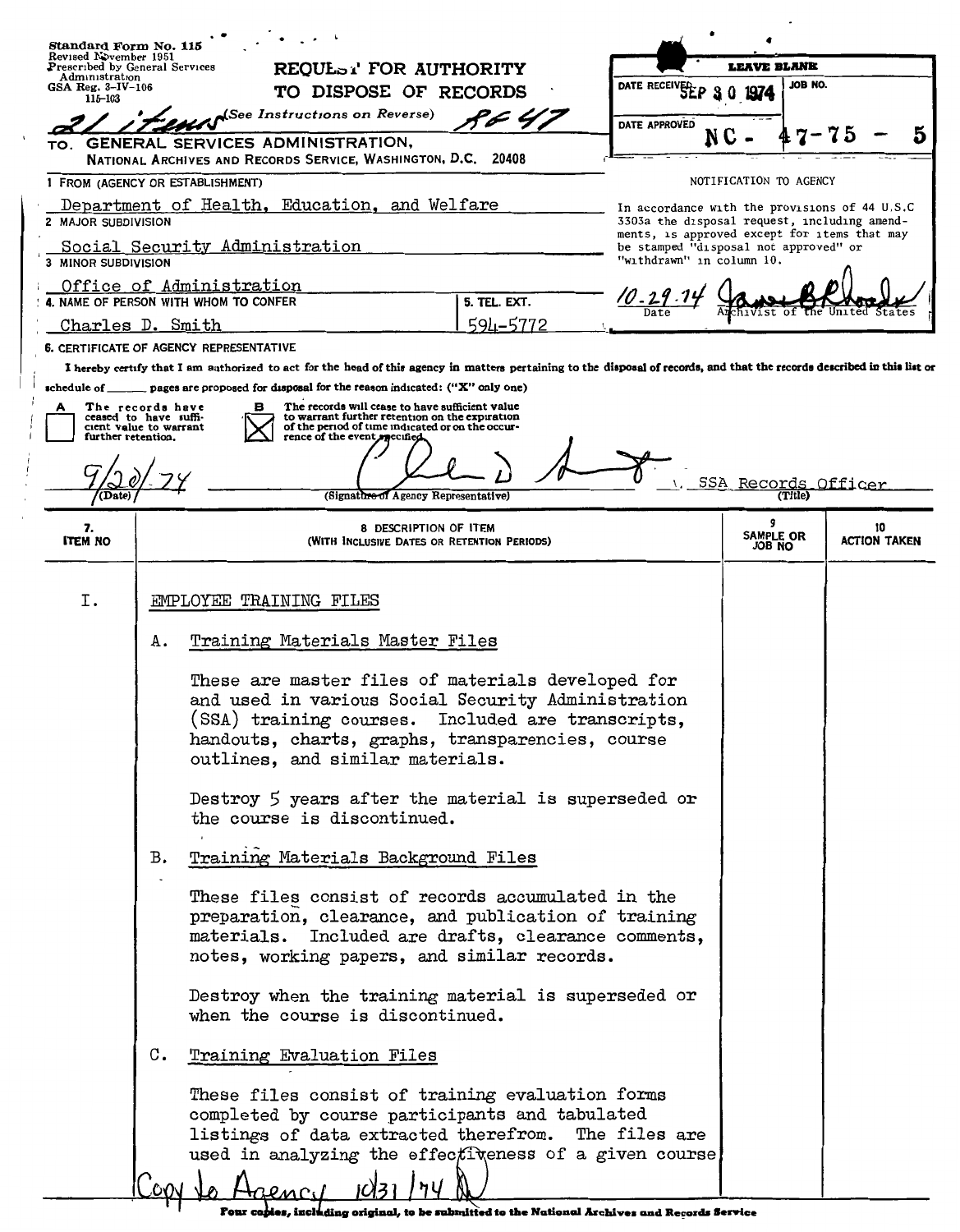of  $6$  pages

# **REQUFST FOR AUTHORITY TO DISPOSE OF RECORDS-Continuation Sheet**

 $\lambda = \lambda$ 

| 7.<br><b>ITEM NO</b> |       | 8 DESCRIPTION OF ITEM<br>(WITH INCLUSIVE DATES OR RETENTION PERIODS)                                                                                                                                                                                                                                                                                                                                                                                                                                                                                                                                                              | 9<br>SAMPLE OR<br>JOB NO | 10<br><b>ACTION TAKEN</b> |
|----------------------|-------|-----------------------------------------------------------------------------------------------------------------------------------------------------------------------------------------------------------------------------------------------------------------------------------------------------------------------------------------------------------------------------------------------------------------------------------------------------------------------------------------------------------------------------------------------------------------------------------------------------------------------------------|--------------------------|---------------------------|
|                      |       | in determining its suitability for SSA employees,<br>and in developing or revising training materials.<br>Included is Form SSA-494A, Evaluation of Training,<br>or its equivalent.                                                                                                                                                                                                                                                                                                                                                                                                                                                |                          |                           |
|                      |       | Destroy evaluation forms after tabulated listings<br>have been prepared. Destroy listings after 2 years.<br>If listings are not prepared, destroy the forms<br>after 2 years.                                                                                                                                                                                                                                                                                                                                                                                                                                                     |                          |                           |
|                      | $D$ . | Course Announcement Files                                                                                                                                                                                                                                                                                                                                                                                                                                                                                                                                                                                                         |                          |                           |
|                      |       | These files consist of pamphlets, notices, brochures,<br>catalogs, and other records which announce or list<br>training courses being offered by SSA or other<br>governmental and nongovernmental organizations.<br>The<br>files are maintained for reference purposes.                                                                                                                                                                                                                                                                                                                                                           |                          |                           |
|                      |       | Destroy when no longer current or when no longer<br>needed for reference, whichever is first.                                                                                                                                                                                                                                                                                                                                                                                                                                                                                                                                     |                          |                           |
|                      | Е.    | Training Authorization Files                                                                                                                                                                                                                                                                                                                                                                                                                                                                                                                                                                                                      |                          |                           |
|                      |       | These files consist of records which authorize SSA<br>employees to attend specific government or<br>nongovernment training courses. Included are Forms<br>HEW-350, Training Nomination and Authorization;<br>SSA-737, Authorization for Training in Other<br>Government Facilities; HEW-99, Authorization to<br>Attend Non-Government Sponsored Meetings; or their<br>equivalents. Copies of these forms are retained in<br>official personnel folders. Note: The Automatic<br>Data Processing (ADP) copies of these forms should<br>be disposed of in accordance with the instructions<br>given under item G.1. of this section. |                          |                           |
|                      |       | Authorizing Office<br>ı.                                                                                                                                                                                                                                                                                                                                                                                                                                                                                                                                                                                                          |                          |                           |
|                      |       | Destroy 5 years after the year in which dated,<br>except that the records may be destroyed after<br>2 years if a Departmental or Civil Service<br>Commission evaluation of the training function<br>has been completed.                                                                                                                                                                                                                                                                                                                                                                                                           |                          |                           |
|                      |       | 2.<br>Other Offices                                                                                                                                                                                                                                                                                                                                                                                                                                                                                                                                                                                                               |                          |                           |
|                      |       | Destroy 2 years after the year in which dated.                                                                                                                                                                                                                                                                                                                                                                                                                                                                                                                                                                                    |                          |                           |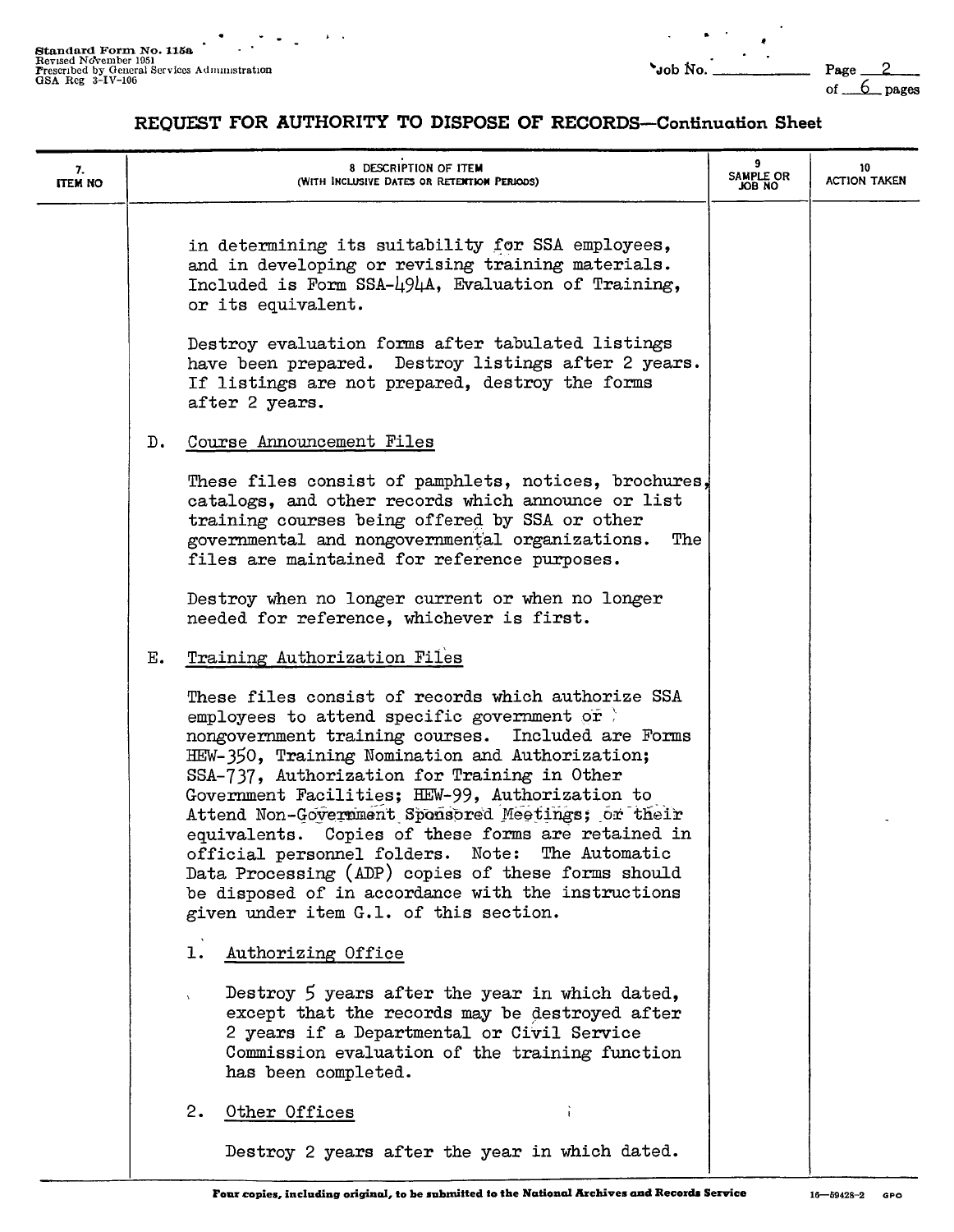# **REQUEST FOR AUTHORITY TO DISPOSE OF RECORDS-Continuation Sheet**

| 7.<br>ITEM NO. |          | 8 DESCRIPTION OF ITEM<br>(WITH INCLUSIVE DATES OR RETENTION PERIODS)                                                                                                                                                                                                                                                                                                                                                                                                                                                                                                                                                                                                                                                                                                                                                                                                                                                                                                                                                                                                                                                                                                                                                                                                                                                                                                                                                                                                                                                                                                       | 9<br>SAMPLE OR<br>JOB NO | 10<br><b>ACTION TAKEN</b> |
|----------------|----------|----------------------------------------------------------------------------------------------------------------------------------------------------------------------------------------------------------------------------------------------------------------------------------------------------------------------------------------------------------------------------------------------------------------------------------------------------------------------------------------------------------------------------------------------------------------------------------------------------------------------------------------------------------------------------------------------------------------------------------------------------------------------------------------------------------------------------------------------------------------------------------------------------------------------------------------------------------------------------------------------------------------------------------------------------------------------------------------------------------------------------------------------------------------------------------------------------------------------------------------------------------------------------------------------------------------------------------------------------------------------------------------------------------------------------------------------------------------------------------------------------------------------------------------------------------------------------|--------------------------|---------------------------|
|                | F.<br>G. | Training Course Reporting Files<br>These files consist of reports on training courses<br>conducted by SSA Central Office and field components.<br>The reports provide such data as: the title of the<br>course, its sponsor, length (in hours), and dates<br>given; the name, grade, and social security number<br>of course participants; and related data. Included<br>are Forms SSA-759, SSA Training Report; SSA-1946,<br>Report of Training Courses Authorizedy or their<br>equivalents. Note: (ADP) copies of these forms should<br>be disposed of in accordance with the instructions<br>given under item G.1. of this section.<br>1. Office Responsible for Preparation of the Report<br>Destroy 5 years after the year in which dated.<br>2. Other Offices<br>Destroy 2 years after the year in which dated.<br>Training Information System Files<br>1. Source documents, including the ADP copies of<br>forms HEW-350, SSA-737, $\overline{SS}$ A-759, SSA-1946, and<br>similar records.<br>Destroy 6 months after the data have been entered<br>into the system.<br>2. Periodic end-product reports on the status of<br>various aspects of the SSA training program.<br>Examples of these reports include: ACCESS and<br>STRIDE Cost Report, UPMO Selection Process Result<br>Breakdown, UPMO Student Report, STRIDE Intern<br>Education Report, Management Training, and Civil<br>Service Commission Training Report.<br>Office Responsible for Preparation of the<br>a.<br>Report<br>Destroy 5 years after the year in which<br>dated.<br>Other Offices<br>b. | .Ţ                       |                           |
|                |          |                                                                                                                                                                                                                                                                                                                                                                                                                                                                                                                                                                                                                                                                                                                                                                                                                                                                                                                                                                                                                                                                                                                                                                                                                                                                                                                                                                                                                                                                                                                                                                            |                          |                           |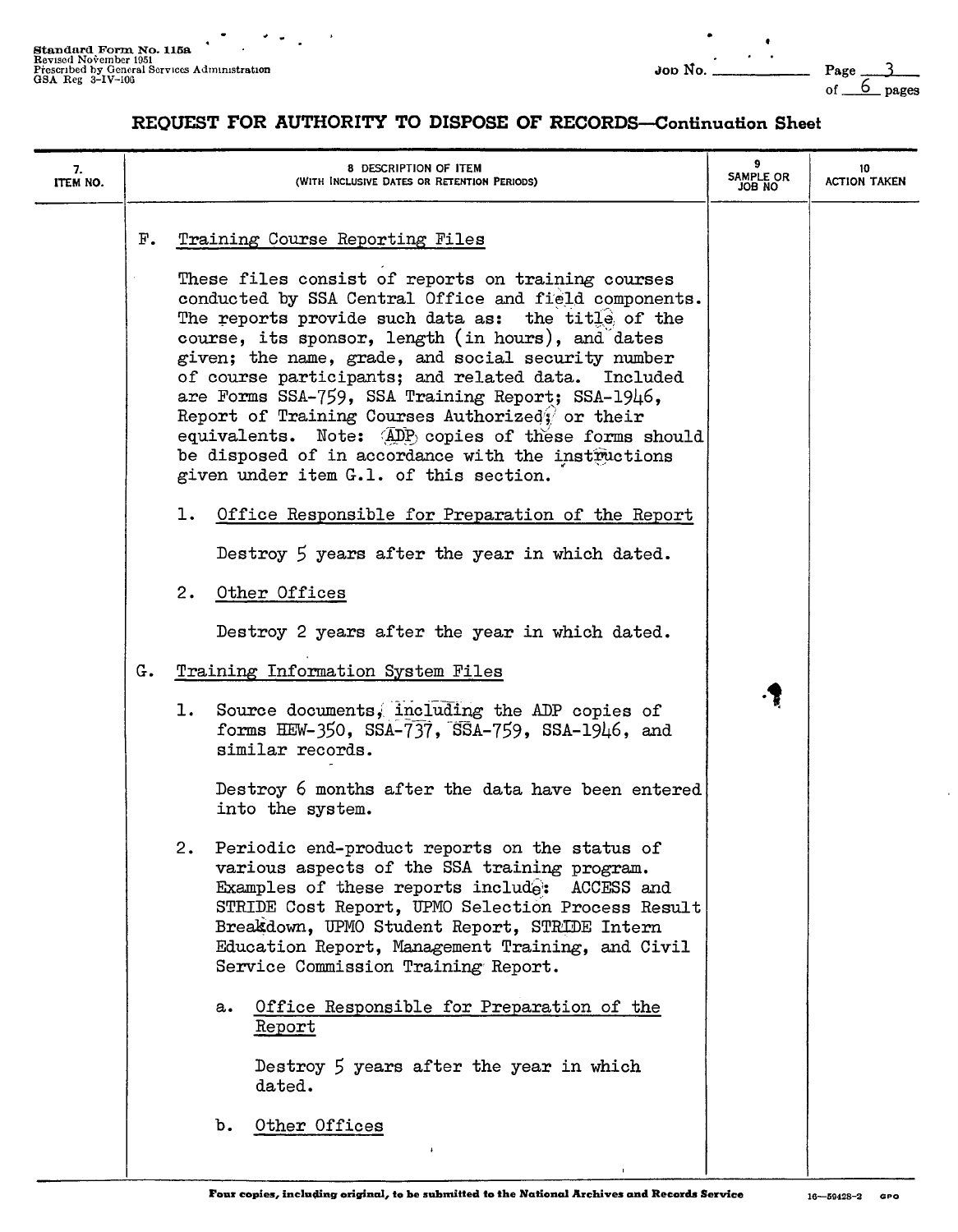$\bullet$  .

 $\cdot$  $\overline{\phantom{a}}$ 

 $\ddot{\phantom{0}}$ 

# **REQUEST FOR AUTHORITY TO DISPOSE OF RECORDS-Continuation Sheet**

| 7<br>ITEM NO. | 8 DESCRIPTION OF ITEM<br>(WITH INCLUSIVE DATES OR RETENTION PERIODS)                                                                                                                                                                                                                                                                                                                                                                                                                    | 9<br><b>SAMPLE OR</b><br><b>JOB NO</b> | 10<br><b>ACTION TAKEN</b> |
|---------------|-----------------------------------------------------------------------------------------------------------------------------------------------------------------------------------------------------------------------------------------------------------------------------------------------------------------------------------------------------------------------------------------------------------------------------------------------------------------------------------------|----------------------------------------|---------------------------|
|               | Destroy 2 years after the year in which dated.<br>3. Records used in the preparation of the end-<br>product reports, including computer printouts,<br>drafts, notes, working papers, and similar<br>records.                                                                                                                                                                                                                                                                            |                                        |                           |
|               | Destroy 1 year after issuance of the report<br>Earlier disposal is authorized.                                                                                                                                                                                                                                                                                                                                                                                                          |                                        |                           |
|               | Η.<br>Training Plan Files                                                                                                                                                                                                                                                                                                                                                                                                                                                               |                                        |                           |
|               | These files consist of annual bureau/office, regional<br>and SSA-wide training plans. The plans provide<br>descriptions of anticipated training needs, training<br>classifications, and priority levels; estimates of<br>the number of trainees, amounts of time, and costs<br>involved; and similar data. They are used in fore-<br>casting budgetary and other requirements for training<br>activities throughout SSA. Included is Form SSA-2553<br>Training Plan, or its equivalent. |                                        |                           |
|               | Office Responsible for Preparation of the Plan<br>ı.                                                                                                                                                                                                                                                                                                                                                                                                                                    |                                        |                           |
|               | Destroy 5 years after the close of the fiscal<br>year covered by the plan.                                                                                                                                                                                                                                                                                                                                                                                                              |                                        |                           |
|               | 2.<br>Other Offices                                                                                                                                                                                                                                                                                                                                                                                                                                                                     |                                        |                           |
|               | Destroy 2 years after the close of the fiscal<br>year covered by the plan.                                                                                                                                                                                                                                                                                                                                                                                                              |                                        |                           |
|               | Course Participant Files<br>i.                                                                                                                                                                                                                                                                                                                                                                                                                                                          |                                        |                           |
|               | These files consist of cards listing the persons who<br>attended a particular training course session.<br>The<br>cards are retained for reference purposes.                                                                                                                                                                                                                                                                                                                             |                                        |                           |
|               | Destroy when no longer needed for reference.                                                                                                                                                                                                                                                                                                                                                                                                                                            |                                        |                           |
| II.           | CAREER DEVELOPMENT AND GUIDANCE FILES                                                                                                                                                                                                                                                                                                                                                                                                                                                   |                                        |                           |
|               | Career Development Program Files<br>А                                                                                                                                                                                                                                                                                                                                                                                                                                                   |                                        |                           |
|               | These files document an individual's participation<br>in the Staff Development Program, the Executive                                                                                                                                                                                                                                                                                                                                                                                   |                                        |                           |

 $\bar{J}$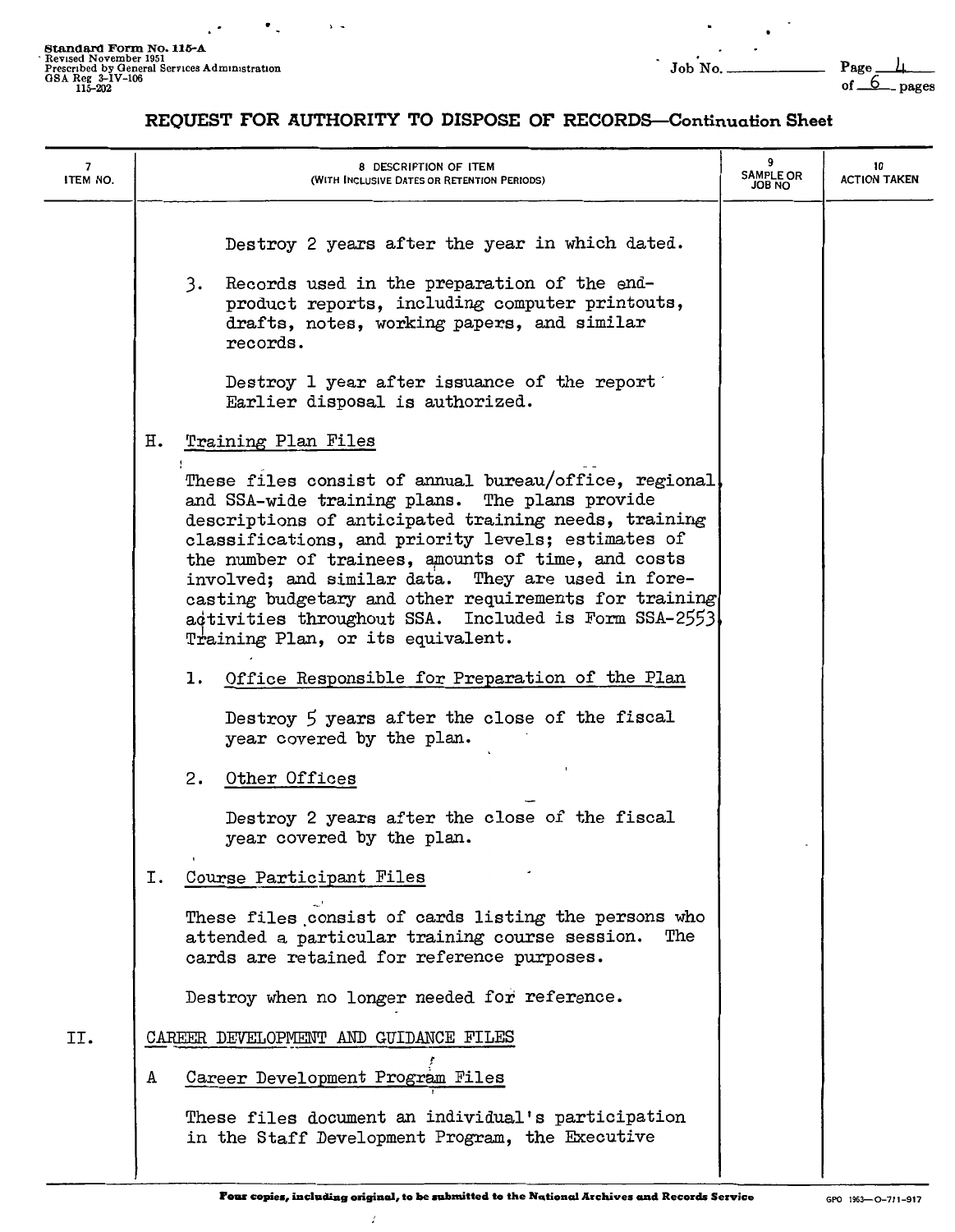**Standard Form No. 115-A**<br>- Revised November 1951<br>Prescribed by General Services Administration<br>GSA Reg 3-IV-106 of 6\_pages<br>115-202 of 6\_pages

 $5$ <br>pages

#### **REQUEST FOR AUTHORITY TO DISPOSE OF RECORDS-Continuation Sheet**

| 7<br>ITEM NO |    | 8 DESCRIPTION OF ITEM<br>(WITH INCLUSIVE DATES OR RETENTION PERIODS)                                                                                                                                                                                                                                                                                                                                                                                                                                                                                                                                                                                                                                                                                                                                                                                                                                                                            | 9<br><b>SAMPLE OR</b><br><b>JOB NO</b> | 10<br><b>ACTION TAKEN</b> |
|--------------|----|-------------------------------------------------------------------------------------------------------------------------------------------------------------------------------------------------------------------------------------------------------------------------------------------------------------------------------------------------------------------------------------------------------------------------------------------------------------------------------------------------------------------------------------------------------------------------------------------------------------------------------------------------------------------------------------------------------------------------------------------------------------------------------------------------------------------------------------------------------------------------------------------------------------------------------------------------|----------------------------------------|---------------------------|
|              |    | Development Program, the Management Intern Program,<br>or a similar career development program.<br>Included<br>in a participant's file are copies of development plans,<br>qualifications statements (SF-171 or SSA-45), records<br>reflecting training courses taken, copies of supervi-<br>sory appraisals and evaluations, and similar records.<br>Also included are Forms SSA-1889, Candidate's<br>Statement of Interest, SSA-1890, Notification of<br>Eligibility and Career Planning and Interest<br>Questionnaire; SSA-1891, Supervisory Recommendations<br>for Employee's Career Development; SSA-2031, Profile<br>of Eligible Candidate; SSA-2588, Career Planning and<br>Recommendations; or their equivalents.<br>Two years after the participant completes the<br>program, remove and destroy all material from the file<br>$except: (1) development plans; (2) qualitiesations$<br>statements; and (3) forms SSA-2031 or SSA-2588. |                                        |                           |
|              |    | These three items should be destroyed 5 years after<br>completion of the program.                                                                                                                                                                                                                                                                                                                                                                                                                                                                                                                                                                                                                                                                                                                                                                                                                                                               |                                        |                           |
|              | в. | Continuing Education Program Files                                                                                                                                                                                                                                                                                                                                                                                                                                                                                                                                                                                                                                                                                                                                                                                                                                                                                                              |                                        |                           |
|              |    | These files document an individual's participation in<br>a continuing education program, such as the Upward<br>Mobility College, the STRIDE Program, or the GED<br>Program. Included in a participant's file are career<br>counseling records, high school and college trans-<br>cripts, and similar records.                                                                                                                                                                                                                                                                                                                                                                                                                                                                                                                                                                                                                                   |                                        |                           |
|              |    | Destroy 2 years after the participant completes the<br>program.                                                                                                                                                                                                                                                                                                                                                                                                                                                                                                                                                                                                                                                                                                                                                                                                                                                                                 |                                        |                           |
|              |    | C. Career Counseling Files                                                                                                                                                                                                                                                                                                                                                                                                                                                                                                                                                                                                                                                                                                                                                                                                                                                                                                                      |                                        |                           |
|              |    | These files are accumulated in the course of<br>providing career counseling and guidance to<br>individual SSA employees. Included are records of<br>interviews and contacts, such as Form SSA-2517,<br>Guidance Interview Record, and related documents.                                                                                                                                                                                                                                                                                                                                                                                                                                                                                                                                                                                                                                                                                        |                                        |                           |
|              |    | Destroy upon separation of the employee.                                                                                                                                                                                                                                                                                                                                                                                                                                                                                                                                                                                                                                                                                                                                                                                                                                                                                                        |                                        |                           |
|              | D. | <b>Employee Testing Files</b>                                                                                                                                                                                                                                                                                                                                                                                                                                                                                                                                                                                                                                                                                                                                                                                                                                                                                                                   |                                        |                           |
|              |    | 1. Test papers resulting from the administration of<br>an achievement, interest, or other type of test<br>to SSA employees.                                                                                                                                                                                                                                                                                                                                                                                                                                                                                                                                                                                                                                                                                                                                                                                                                     |                                        |                           |

 $\lambda$